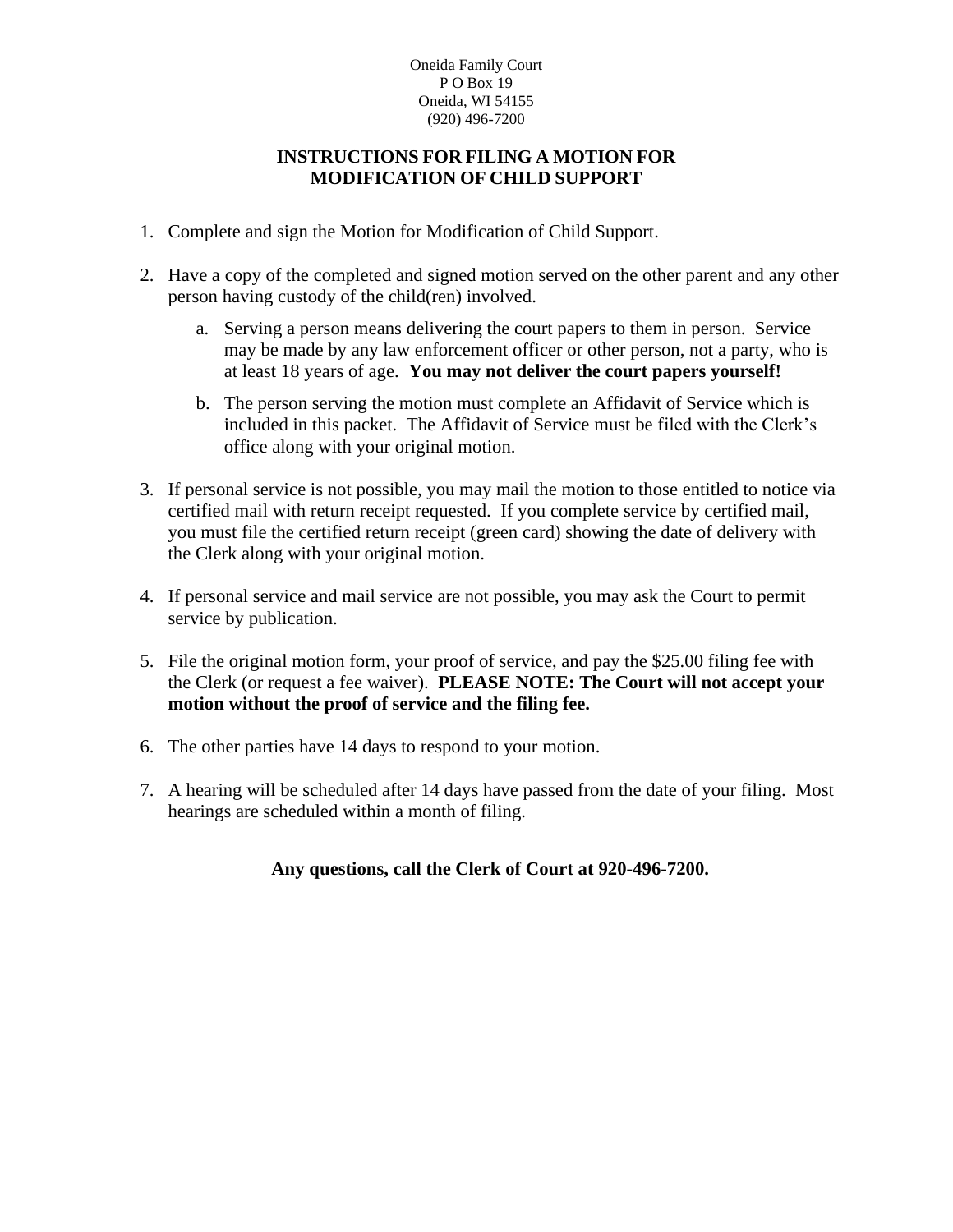### Oneida Family Court P O Box 19 Oneida, WI 54155 (920) 496-7200

## **MOTION FOR MODIFICATION OF CHILD SUPPORT**

| Enter the original                                                                                                                     | Case No. <b>Example 20</b>                                                                                                                                                                                                                                                     |                                |                                                                                     |  |  |  |
|----------------------------------------------------------------------------------------------------------------------------------------|--------------------------------------------------------------------------------------------------------------------------------------------------------------------------------------------------------------------------------------------------------------------------------|--------------------------------|-------------------------------------------------------------------------------------|--|--|--|
| docket number.                                                                                                                         | <b>Petitioner/Joint Petitioner:</b>                                                                                                                                                                                                                                            |                                |                                                                                     |  |  |  |
|                                                                                                                                        |                                                                                                                                                                                                                                                                                |                                |                                                                                     |  |  |  |
| Enter the name,<br>address and<br>daytime phone<br>number of the<br>petitioner or joint                                                | First name                                                                                                                                                                                                                                                                     | Middle name                    | Last name                                                                           |  |  |  |
|                                                                                                                                        | <b>Current Mailing Address</b>                                                                                                                                                                                                                                                 |                                |                                                                                     |  |  |  |
| petitioner from the<br>original case file.                                                                                             | City<br><b>State</b>                                                                                                                                                                                                                                                           | Zip                            | Daytime Phone Number                                                                |  |  |  |
|                                                                                                                                        | VS.                                                                                                                                                                                                                                                                            |                                |                                                                                     |  |  |  |
|                                                                                                                                        | <b>Respondent/Joint Petitioner:</b>                                                                                                                                                                                                                                            |                                |                                                                                     |  |  |  |
| Enter the name,<br>address, and<br>daytime phone<br>number of the<br>respondent or joint<br>petitioner from the<br>original case file. | First name<br>Middle name                                                                                                                                                                                                                                                      |                                | Last name                                                                           |  |  |  |
|                                                                                                                                        | <b>Current Mailing Address</b>                                                                                                                                                                                                                                                 |                                |                                                                                     |  |  |  |
|                                                                                                                                        | City<br>State                                                                                                                                                                                                                                                                  | Zip                            | Daytime Phone Number                                                                |  |  |  |
| Check if the<br>ONCSA is a party<br>or not. If you are<br>unsure, you may<br>call the ONCSA.                                           | The Oneida Nation Child Support Agency (ONCSA)<br>is a party to this action.<br>is not a party to this action.                                                                                                                                                                 |                                |                                                                                     |  |  |  |
|                                                                                                                                        | <b>MOTION</b>                                                                                                                                                                                                                                                                  |                                |                                                                                     |  |  |  |
| If you are                                                                                                                             | 1. I am requesting that the court:                                                                                                                                                                                                                                             |                                |                                                                                     |  |  |  |
| requesting any<br>changes related to                                                                                                   | A. Modify the following support orders as follows:                                                                                                                                                                                                                             |                                |                                                                                     |  |  |  |
| a support order<br>check A, check all                                                                                                  | 1. Child Support that is currently \$<br>per the control of the control of the control of the control of the control of the control of the control of the control of the control of the control of the control of the control of the control of the control of the cont<br>to: |                                |                                                                                     |  |  |  |
| that apply in 1-4,<br>and complete all                                                                                                 | $\Box$ a. A new amount based on the child support standards determined by the court.                                                                                                                                                                                           |                                |                                                                                     |  |  |  |
| relevant<br>information for                                                                                                            | D b. A new set amount of \$___________ per ___________.                                                                                                                                                                                                                        |                                |                                                                                     |  |  |  |
| each selection                                                                                                                         |                                                                                                                                                                                                                                                                                |                                |                                                                                     |  |  |  |
| checked.                                                                                                                               | □ d. Payments to be made by (name of parent) __________________________________                                                                                                                                                                                                |                                |                                                                                     |  |  |  |
|                                                                                                                                        |                                                                                                                                                                                                                                                                                |                                | 2. Arrears payment that is currently \$                                             |  |  |  |
|                                                                                                                                        |                                                                                                                                                                                                                                                                                |                                | $\Box$ a. An amount to be determined by the court based on current income.          |  |  |  |
|                                                                                                                                        |                                                                                                                                                                                                                                                                                |                                | □ b. A new set amount of \$___________ per ___________.                             |  |  |  |
|                                                                                                                                        |                                                                                                                                                                                                                                                                                | $as $ 100$ to $$ 100$ because: | 3. Arrears balance as it is currently reflected in the WI SCTF KIDS computer system |  |  |  |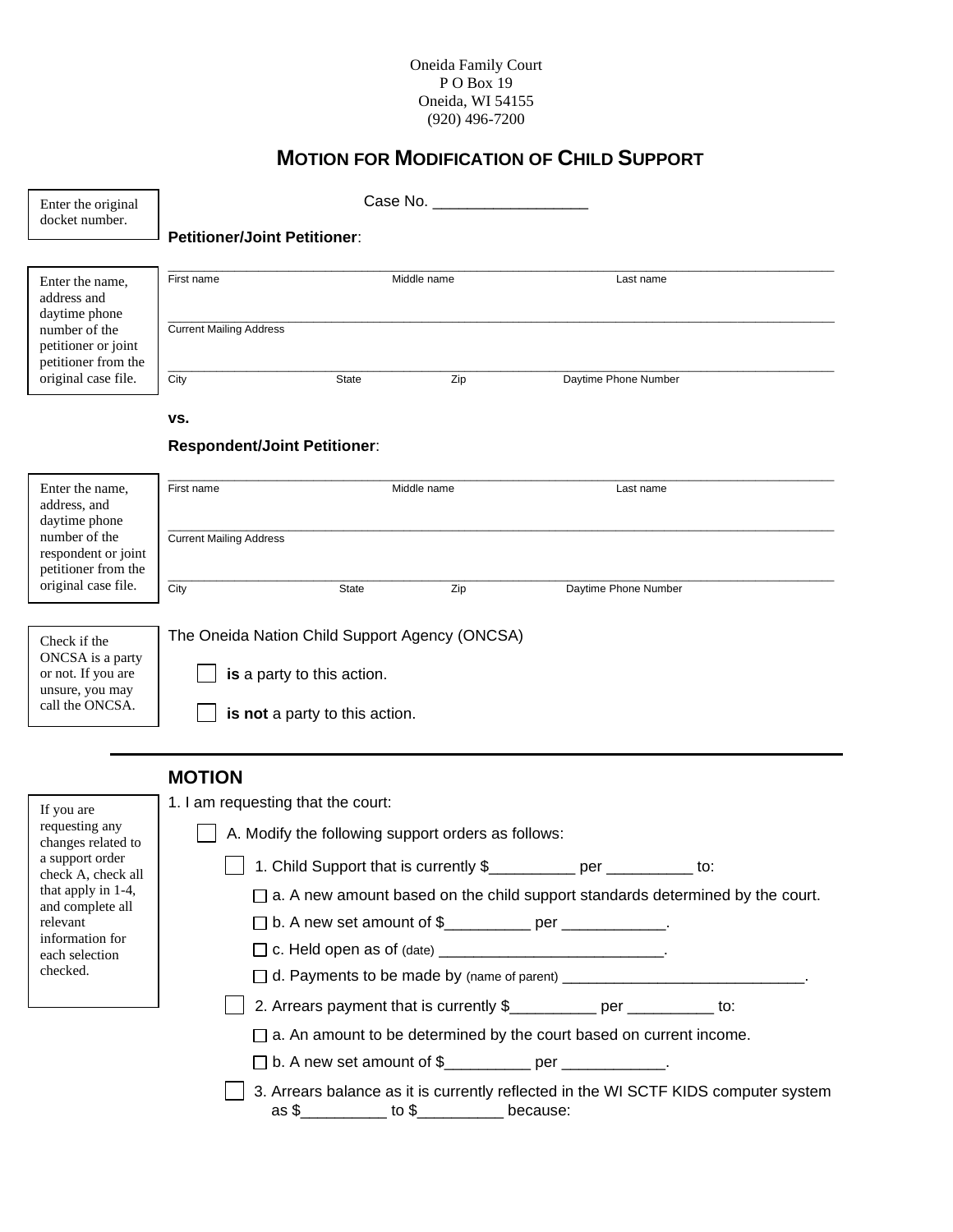#### Oneida Family Court P O Box 19 Oneida, WI 54155 (920) 496-7200

| $\Box$ a. I have made support or other payments directly to the other party. |  |  |
|------------------------------------------------------------------------------|--|--|
|                                                                              |  |  |

□ b. I dispute the amount that is currently on record.

 $\overline{\mathbf{u}}$ 

Г

| In B, enter any<br>other changes you<br>may have.                                                                      |                                                                                                                                                                                                                                |
|------------------------------------------------------------------------------------------------------------------------|--------------------------------------------------------------------------------------------------------------------------------------------------------------------------------------------------------------------------------|
| Enter the date the<br>current court order<br>or judgment was                                                           | 2. The court order that I am asking to be modified was dated: ___________________                                                                                                                                              |
| signed by a court<br>official.                                                                                         | 3. This request is based on the following substantial change in circumstances that have<br>occurred since the entry of the prior court order in this case:                                                                     |
| Check all that                                                                                                         | A. A child who was living with the other parent is now living with me.                                                                                                                                                         |
| apply in A-H. If<br>other, enter the<br>change in<br>circumstance that<br>has prompted you<br>to bring this<br>Motion. | B. A child is no longer eligible for child support because the child has reached age 18, or<br>is over 18 but under 19, and is no longer pursuing a course of education leading<br>to a high school diploma or its equivalent. |
|                                                                                                                        | C. The person to whom child support is owed is receiving public assistance benefits and<br>is required to have a current support order in place.                                                                               |
|                                                                                                                        | D. It has been 24 months since the date of the last child support order or revision to the<br>child support order.                                                                                                             |
|                                                                                                                        | E. Income or wages of $\Box$ the other party $\Box$ myself has changed.                                                                                                                                                        |
|                                                                                                                        | F. A change has occurred and if the current circumstances had been in place at the time<br>the order was issued, a significantly different order would have been issued.                                                       |
|                                                                                                                        | G. I will be incarcerated for 180 days or more.                                                                                                                                                                                |
|                                                                                                                        |                                                                                                                                                                                                                                |
| Describe the facts<br>that justify the<br>change you want.<br>Attach additional<br>pages, if<br>necessary.             | 4. The facts explaining the substantial change in circumstances are:                                                                                                                                                           |
|                                                                                                                        |                                                                                                                                                                                                                                |
|                                                                                                                        |                                                                                                                                                                                                                                |

**NOTE: The party being served with this Motion has fourteen (14) days to file an Answer/Response in writing with the Court and the other party OR the party being served has the option to respond in person at the hearing.**

\_\_\_\_\_\_\_\_\_\_\_\_\_\_\_\_\_\_\_\_\_\_\_\_\_\_\_\_\_\_\_\_\_\_\_\_\_\_\_\_\_\_\_\_\_\_\_\_\_\_\_\_\_\_\_\_\_\_\_\_\_\_\_\_\_\_\_\_\_\_\_\_\_\_\_\_\_

| Sign and print<br>your name.   | Signature          |
|--------------------------------|--------------------|
| Enter the date on              | Print or Type Name |
| which you signed<br>your name. | Date               |